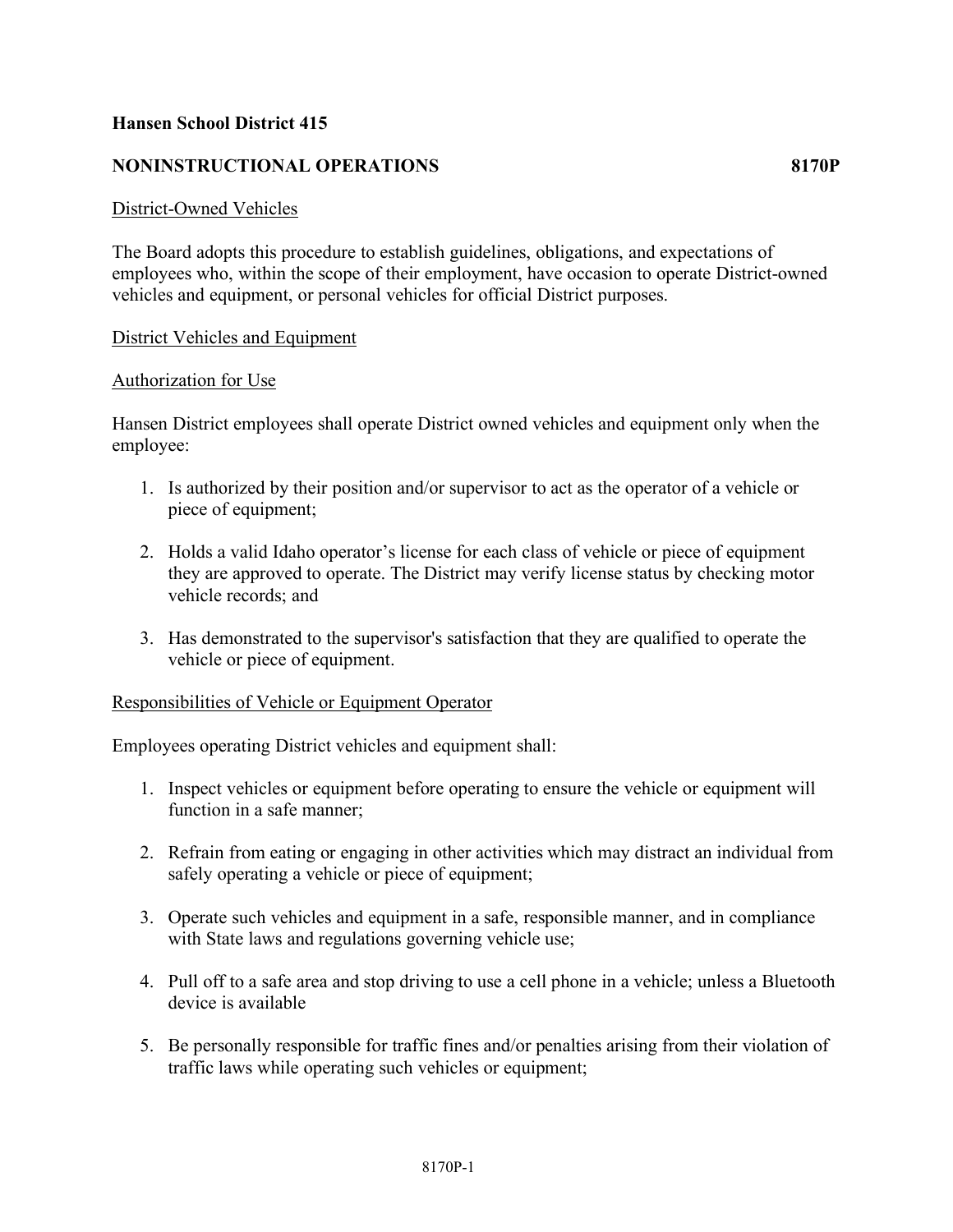- 6. Refrain from operating any such vehicles or equipment when under the influence of controlled substances, medications, or mental or physical conditions which could impair their ability to properly operate a vehicle or piece of equipment;
- 7. Return such vehicles and equipment daily to the District facility designated for that vehicle or piece of equipment unless it is taken to the operator's residence as authorized in this procedure;
- 8. If the vehicle or piece of equipment is taken to the operator's residence as authorized by this procedure, the operator shall ensure the vehicle or equipment is made available for routine maintenance as well as unscheduled maintenance when required;
- 9. Report any loss, redaction, or suspension of their operator license or endorsements status to their supervisor as soon as they are notified of the licensing status change;
- 10. Report all accidents immediately to the supervisor so that they can be reported to the District's insurance carrier. All Commercial Driver's License holders shall comply with federal and State laws regarding the reporting of accidents, citations, or driving convictions and shall immediately report such occurrences to their supervisor;
- 11. Use of District fueling cards and facilities, maintenance and repair facilities, and supplies shall be limited to bonafide District vehicles and equipment. District materials and facilities shall not be used for personal benefit;
- 12. Not allow other persons to use their refueling card or request that others allow them to use refueling cards which are not assigned to them; and
- 13. Be evaluated in connection with their use of District vehicles and equipment as part of their annual job performance review.

# Prohibited Conduct of Vehicle/Equipment Operator

Any employee involved in one or more of the following circumstances while operating District vehicles and equipment will immediately lose their operational authorization:

- 1. Unlawful use, distribution, dispensing, manufacture, or possession of a controlled substance;
- 2. Operating any District vehicle or piece of equipment while under the influence of alcohol, any drug, or the combined influence of alcohol and any drug;
- 3. Use of any District vehicle or piece of equipment for illegal or unauthorized purposes;
- 4. Operating a vehicle or piece of equipment in a manner which endangers the safety or life of others;
- 5. Any negligent use of District owned vehicles or pieces of equipment.

Any employee convicted of who has engaged in any of the items listed in the above section of this procedure, regardless of whether it occurred while operating a District vehicle or piece of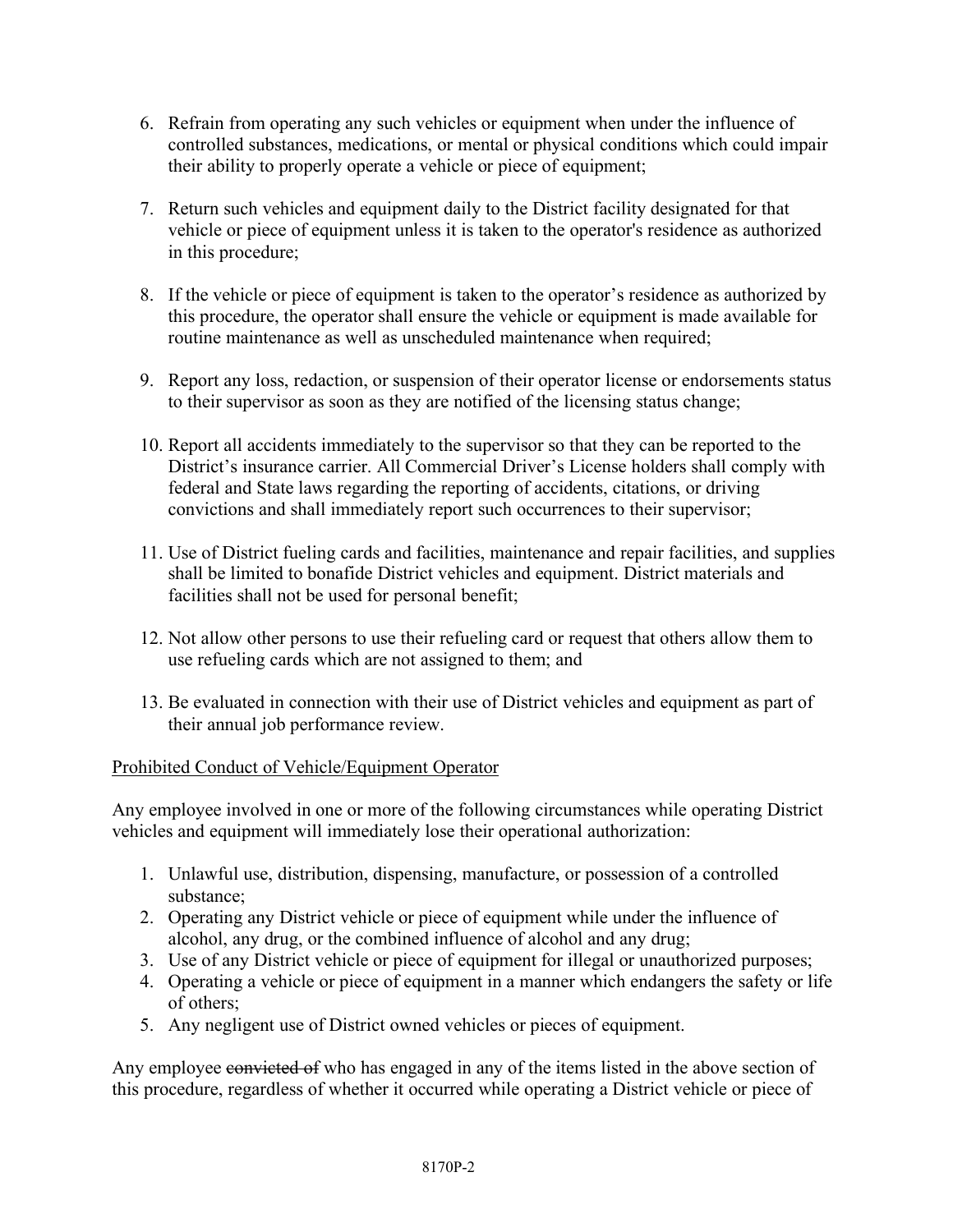equipment, may be permanently prohibited from operating District vehicles and equipment, and/or subject to disciplinary action, up to and including termination.

# Emergency Callout

In specific instances, the Superintendent and/or department directors may establish specific positions and/or classes of employees who are subject to emergency callout. These employees or classes of employees may be assigned a District vehicle to keep at their personal residence in order to more quickly respond to emergency circumstances. Employees so designated, may be changed at any time by the Superintendent and/or department director without consultation or negotiation with the affected employee or classes of employees. When an employee is designated to have a District vehicle at their residence for emergency callout use, the vehicle shall not be used for personal purposes.

# Disposal of Vehicles and Equipment

All vehicles and equipment shall be disposed of only by sales events and methods which are approved by the Board and by rules adopted by the State for disposal of District property. Each sales event must be approved individually by the Board. Revenue received from the sale of school buses will be placed in a separate account and used only for the purchase of school buses.

## Accident Management Procedures

Hansen School District establishes the following guidelines for reporting, investigating, and documenting all accidents, collisions, and incidents involving District vehicles and equipment:

- 1. All accidents, collisions, or vandalism (herein collectively referred to as "accidents") involving District vehicles, regardless of the amount of damages or personal injuries sustained, shall be reported immediately to the driver's supervisor and/or any other identified District personnel. Failure to report an accident shall be cause for disciplinary action;
- 2. Drivers shall report all school bus accidents to local school authorities and the appropriate law enforcement agency in accordance with Title 49, Chapter 13 of Idaho Code. Subsequent to the accident or incident, a Uniform School Bus Accident/Injury or appropriate Incident Report Form shall be completed by the driver or transportation supervisor and submitted to the State Department of Education within 15 days.
- 3. An employee involved in any accident while operating District vehicles or equipment may be required to submit to a drug and alcohol test. Failure to submit to a drug and alcohol test; or testing positive for drug use; or prohibited levels of alcohol as outlined in applicable law; shall be subject to disciplinary action, up to and including termination;
- 4. An accident report shall be completed within 24 hours of any accident regardless of the amount of damage sustained to any District vehicle or equipment;